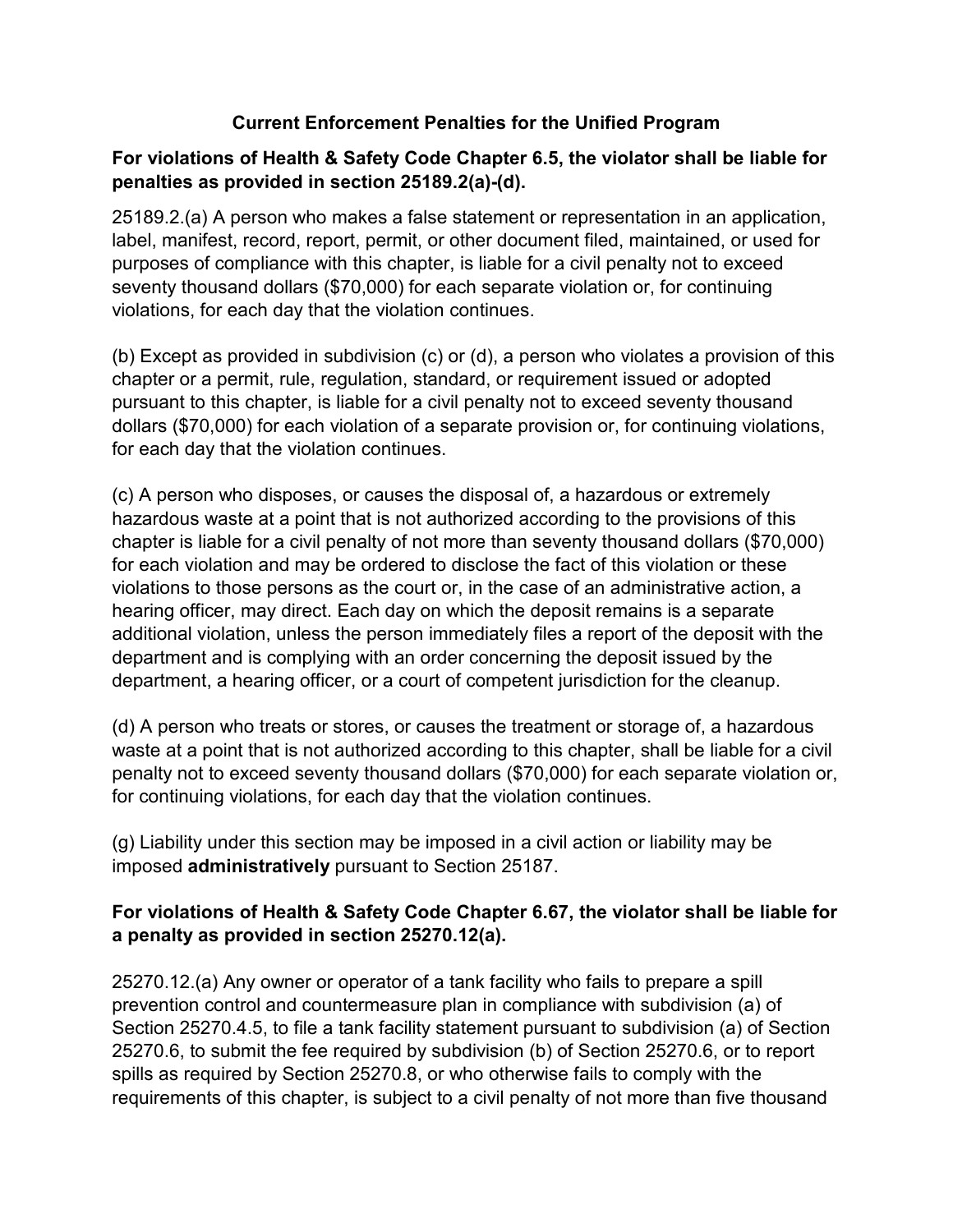dollars (\$5,000) for each day on which the violation continues. If the owner or operator commits a second or subsequent violation, a civil penalty of not more than ten thousand dollars (\$10,000) for each day on which the violation continues may be imposed.

### **For violation of Health & Safety Code Chapter 6.7, the violator shall be liable for a penalty as provided in section 25299(a)-(c)**

25299(a) An operator of an underground tank system is liable for a civil penalty of not less than five hundred dollars (\$500) or more than five thousand dollars (\$5,000) for each underground storage tank, for each day of violation, for any of the following violations:

(1) Operating an underground tank system that has not been issued a permit, in violation of this chapter.

(2) Violation of an applicable requirement of the permit issued for the operation of the underground tank system.

(3) Failure to maintain records, as required by this chapter.

(4) Failure to report an unauthorized release, as required by Sections 25294 and 25295.

(5) Failure to properly close an underground tank system, as required by Section 25298.

(6) Violation of an applicable requirement of this chapter or a regulation adopted by the board pursuant to Section 25299.3.

(7) Failure to permit inspection or to perform a monitoring, testing, or reporting required pursuant to Section 25288 or 25289.

(8) Making a false statement, representation, or certification in an application, record, report, or other document submitted or required to be maintained pursuant to this chapter.

(9) Tampering with or otherwise disabling automatic leak detection devices or alarms.

(b) An owner of an underground tank system is liable for a civil penalty of not less than five hundred dollars (\$500) or more than five thousand dollars (\$5,000) per day for each underground storage tank, for each day of violation, for any of the following violations: (1) Failure to obtain a permit as specified by this chapter.

(2) Failure to repair or upgrade an underground tank system in accordance with this chapter.

(3) Abandonment or improper closure of an underground tank system subject to this chapter.

(4) Violation of an applicable requirement of the permit issued for operation of the underground tank system.

(5) Violation of an applicable requirement of this chapter or a regulation adopted by the board pursuant to Section 25299.3.

(6) Failure to permit inspection or to perform a monitoring, testing, or reporting required pursuant to Section 25288 or 25289.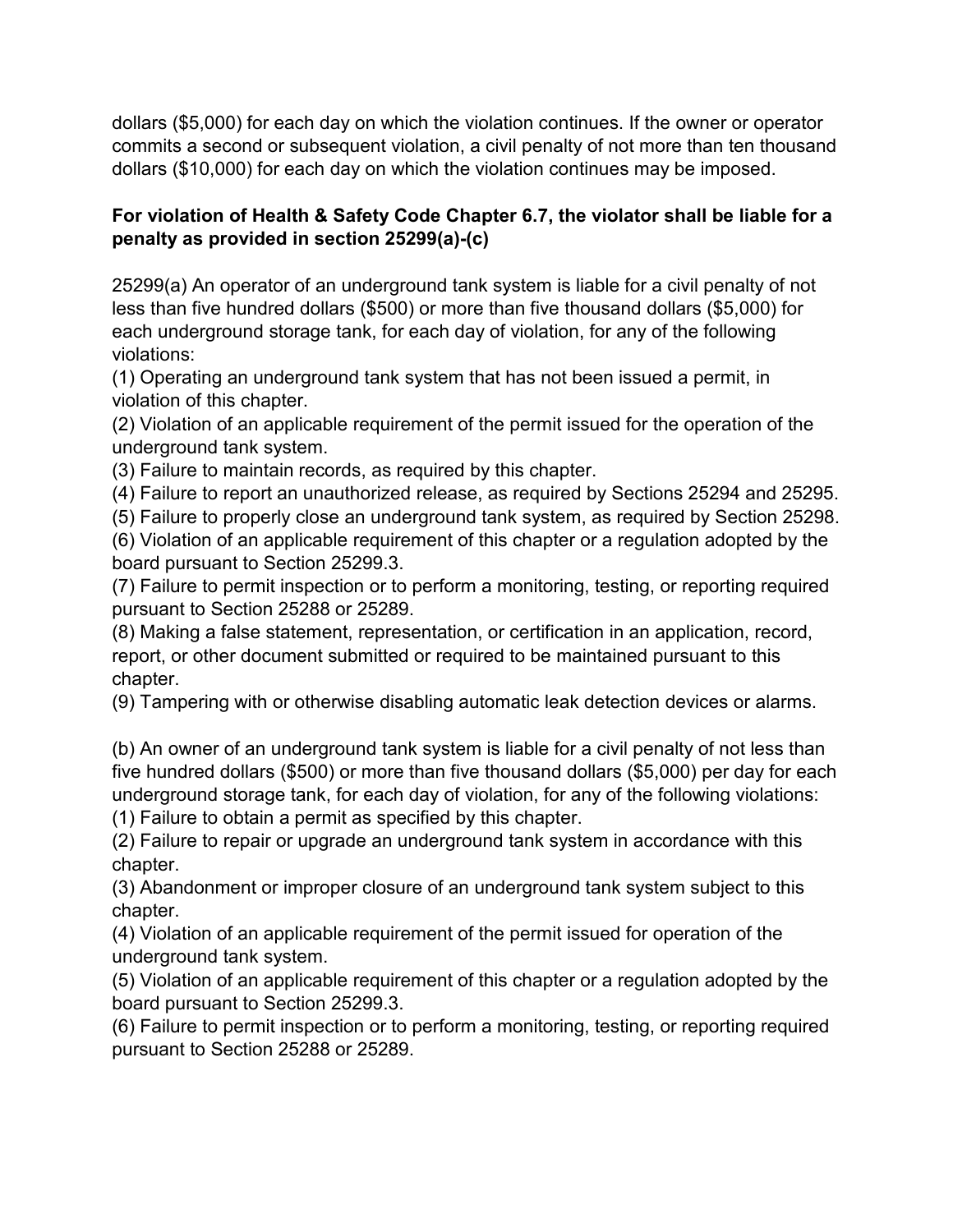(7) Making a false statement, representation, or certification in an application, record, report, or other document submitted or required to be maintained pursuant to this chapter.

(c) A person who intentionally fails to notify the board, the regional board, or the local agency when required to do so by this chapter or who submits false information in a permit application, amendment, or renewal, pursuant to Section 25286, is liable for a civil penalty of not more than five thousand dollars (\$5,000) for each underground storage tank for which notification is not given or false information is submitted.

# **For violations of Health & Safety Code Chapter 6.95, Article 1, the violator shall be liable for a penalty as provided in section 25515(a)-(b).**

25515.(a) A business that violates Sections 25504 to 25508.2, inclusive, or Section 25511, shall be civilly liable to the unified program agency in an amount of not more than two thousand dollars (\$2,000) for each day in which the violation occurs. If the violation results in, or significantly contributes to, an emergency, including a fire, the business shall also be assessed the full cost of the county or city emergency response, as well as the cost of cleaning up and disposing of the hazardous materials.

(b) A business that knowingly violates Sections 25504 to 25508.2, inclusive, or Section 25510.1, after reasonable notice of the violation shall be civilly liable to the unified program agency in an amount not to exceed five thousand dollars (\$5,000) for each day in which the violation occurs.

# **For violations of Health & Safety Code Chapter 6.95, Article 2, the violator shall be liable for a penalty as provided in section 25540(a)-(b) or 25540.5**

25540.(a) A person or stationary source that violates this article shall be civilly or administratively liable to the unified program agency in one of the following amounts, as applicable:

(1) For a violation that occurs on or before December 31, 2018, not more than two thousand dollars (\$2,000) for each day in which the violation occurs, unless paragraph (3) applies.

(2) For a violation that occurs on or after January 1, 2019, not more than five thousand dollars (\$5,000) for each day in which the violation occurs, unless paragraph (4) applies. (3) For a violation committed knowingly after reasonable notice on or before December 31, 2018, not more than twenty-five thousand dollars (\$25,000) for each day in which the violation occurs.

(4) For a violation committed knowingly on or after January 1, 2019, not more than twenty-five thousand dollars (\$25,000) for each day in which the violation occurs.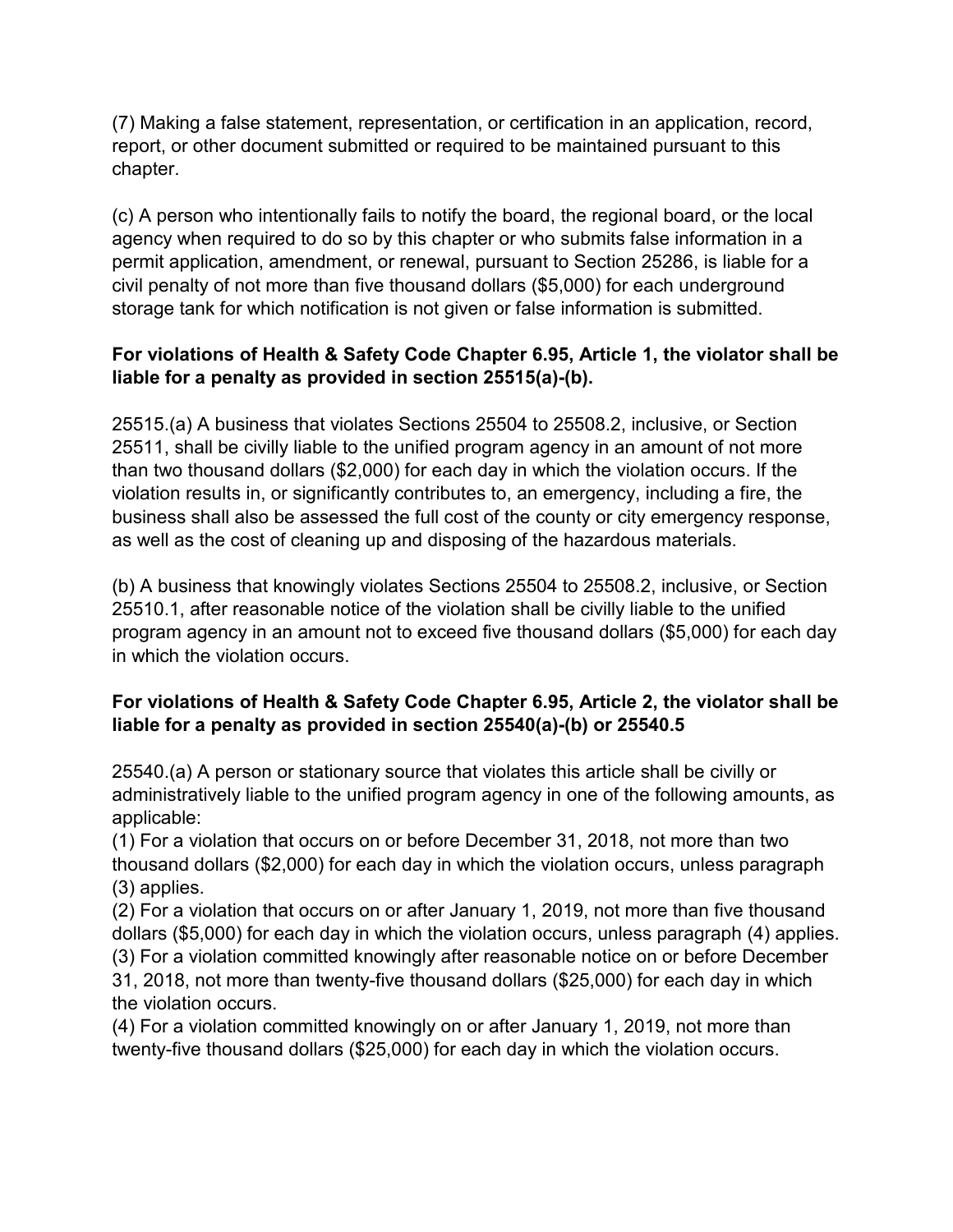(b) If a violation of this article results in, or significantly contributes to, an emergency, including a fire, the person or stationary source shall also be assessed the full cost of the county or city emergency response, as well as the cost of cleaning up and disposing of any hazardous materials, in addition to the applicable amount require pursuant to subdivision (a).

25540.5. Any person or stationary source who violates any rule or regulation, emission limitation, permit condition, order, fee requirement, filing requirement, duty to allow or carry out inspection or monitoring activities, or duty to allow entry, established pursuant to this article and for which delegation or approval of implementation and enforcement authority has been obtained pursuant to subsections (l) and (r) of Section 112 of the Clean Air Act (42 U.S.C. Sections 7412(l) and 7412(r)) or the regulations adopted pursuant thereto, is strictly liable for a civil penalty not to exceed ten thousand dollars (\$10,000) for each day in which the violation occurs.

# **CUPAs Authority to impose AEO Fines**

25404.1.1.(a) If the unified program agency determines that a person has committed, or is committing, a violation of any law, regulation, permit, information request, order, variance, or other requirement that the UPA is authorized to enforce or implement pursuant to this chapter, the UPA may issue an administrative enforcement order requiring that the violation be corrected and imposing an administrative penalty, in accordance with the following:

(1) Except as provided in paragraph (5), if the order is for a violation of Chapter 6.5 (commencing with Section 25100), the violator shall be subject to the applicable administrative penalties provided by that chapter.

(2) If the order is for a violation of Chapter 6.7 (commencing with Section 25280), the violator shall be subject to the applicable civil penalties provided in subdivisions (a), (b), (c), and (e) of Section 25299.

(3) If the order is for a violation of Article 1 (commencing with Section 25500) of Chapter 6.95, the violator shall be subject to a penalty that is consistent with the administrative penalties imposed pursuant to Section 25514.5.

(4) If the order is for a violation of Article 2 (commencing with Section 25531) of Chapter 6.95, the violator shall be subject to a penalty that is consistent with the administrative penalties imposed pursuant to Section 25540 or 25540.5.

(5) If the order is for a violation of Section 25270.4.5, the violator shall be liable for a penalty of not more than five thousand dollars (\$5,000) for each day on which the violation continues. If the violator commits a second or subsequent violation, a penalty of not more than ten thousand dollars (\$10,000) for each day on which the violation continues may be imposed.

(b) In establishing a penalty amount and ordering that the violation be corrected pursuant to this section, the UPA shall take into consideration the nature,